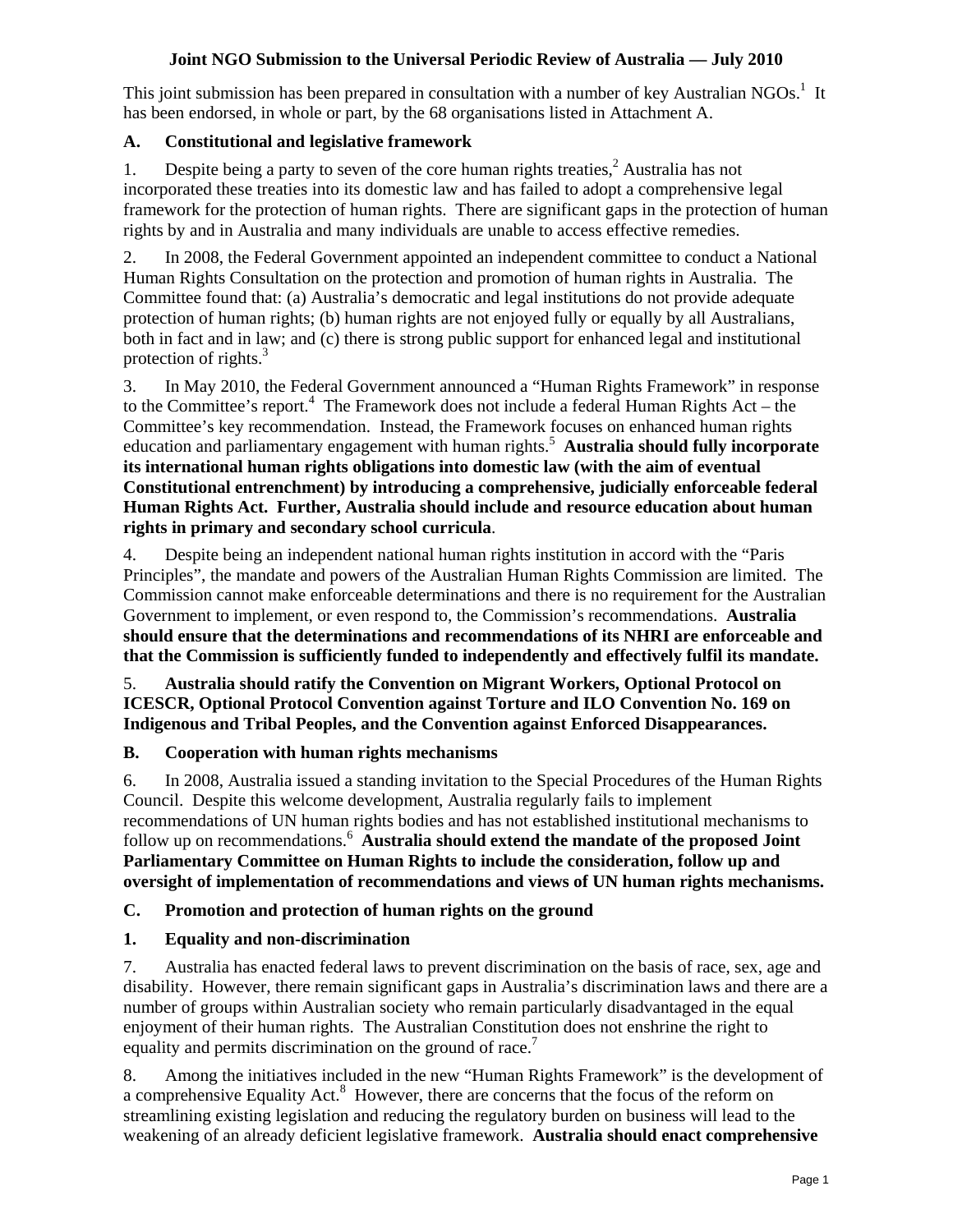# **legislation that addresses all prohibited grounds of discrimination, promotes substantive equality, and provides effective remedies against systemic and intersectional discrimination.**

9. **Women:** Recent positive developments in Australia include the ratification of the Optional Protocol to CEDAW, proposed amendments to the *Sex Discrimination Act 1984*<sup>9</sup> and the introduction of a paid maternity leave scheme.<sup>10</sup> Despite these welcome changes, there remains inadequate protection from discrimination against women in the workforce, with women continuing to experience employment discrimination on the basis of pregnancy and family responsibilities. Women are also under-represented in Board and managerial levels and experience pay levels of approximately 84% of men's income.<sup>11</sup> Australia should immediately further reform the *Sex Discrimination Act 1984* **to implement all recommendations of the Senate Committee Inquiry.12 Australia should consider targets of 30% representation of women on public and private sector boards, with a view to adopting quotas if targets are not met after three years. Australian should devote greater resources to the education of employers about discrimination on the basis of pregnancy and family responsibilities.** 

10. **People with Disability:** Despite Australia's ratification of the *Convention on the Rights of Persons with Disabilities*, Australia fails to ensure that people with disability enjoy their rights on an equal basis with others. **Australia should conduct a thorough, critical review of domestic laws and policies to ensure their compatibility with the CRPD. Australia should systematically improve voting procedures to ensure that all people with disability are able to exercise their right to vote freely and independently. Australia should close all residential care institutions that congregate, segregate and isolate people with disability.** 

11. Non-therapeutic sterilisation of people with disability remains an ongoing practice in Australia and impacts most significantly on the rights of women and girls with disability. **Australia should enact national legislation prohibiting the use of non-therapeutic sterilisation of children, regardless of whether they have a disability,13 and of adults with disability in the absence of their fully informed and free consent.** 

12. **Children**: Australia does not have a comprehensive, national policy framework for children. There is a lack of integration of children's rights in Australian law and no mechanism to ensure compliance in all jurisdictions. Disadvantage and abuse is not consistently monitored or addressed for example, Aboriginal children<sup>14</sup> and children with disability continue to experience high levels of abuse, neglect and exploitation.15 **Australia should develop a national policy framework, appoint an independent national Child Commissioner,16 and enact stronger legislative protections for groups such as children with disability.** 

13. **GLBTI Communities:** Recent amendments to federal laws gave equal financial and workplace benefits to unmarried same-sex couples.<sup>17</sup> However, GLBTI Australians continue to experience higher levels of discrimination and assault.<sup>18</sup> **Australia should extend equality in marriage and parenting laws19 to same-sex couples, and recognise sex and gender identity in all official documents.20 Federal law should prohibit discrimination on the grounds of sexual orientation, gender identity, Intersex and relationship status.21** 

# **2. Indigenous peoples**

14. Positive developments for Australia's Aboriginal and Torres Strait Islander peoples ('Aboriginal peoples')<sup>22</sup> include the Apology to the "Stolen Generations", the endorsement of the UN Declaration on the Rights of Indigenous Peoples and the establishment of the National Congress of Australia's First Peoples. The commitment to "Close the Gap" in health standards and life expectancy between Aboriginal peoples and other Australians by 2030 is also welcome. However, Aboriginal peoples continue to suffer significant disadvantage in the enjoyment of human rights, as evidenced by the recommendations contained in the report of the Special Rapporteur on Indigenous Rights following his country visit in September 2009.23 **Australia should review and implement each of the Special Rapporteur's recommendations in real partnership with Aboriginal peoples. Consultation must meet the standards contained in the DRIP requiring genuine respect for cultural integrity and self determination.**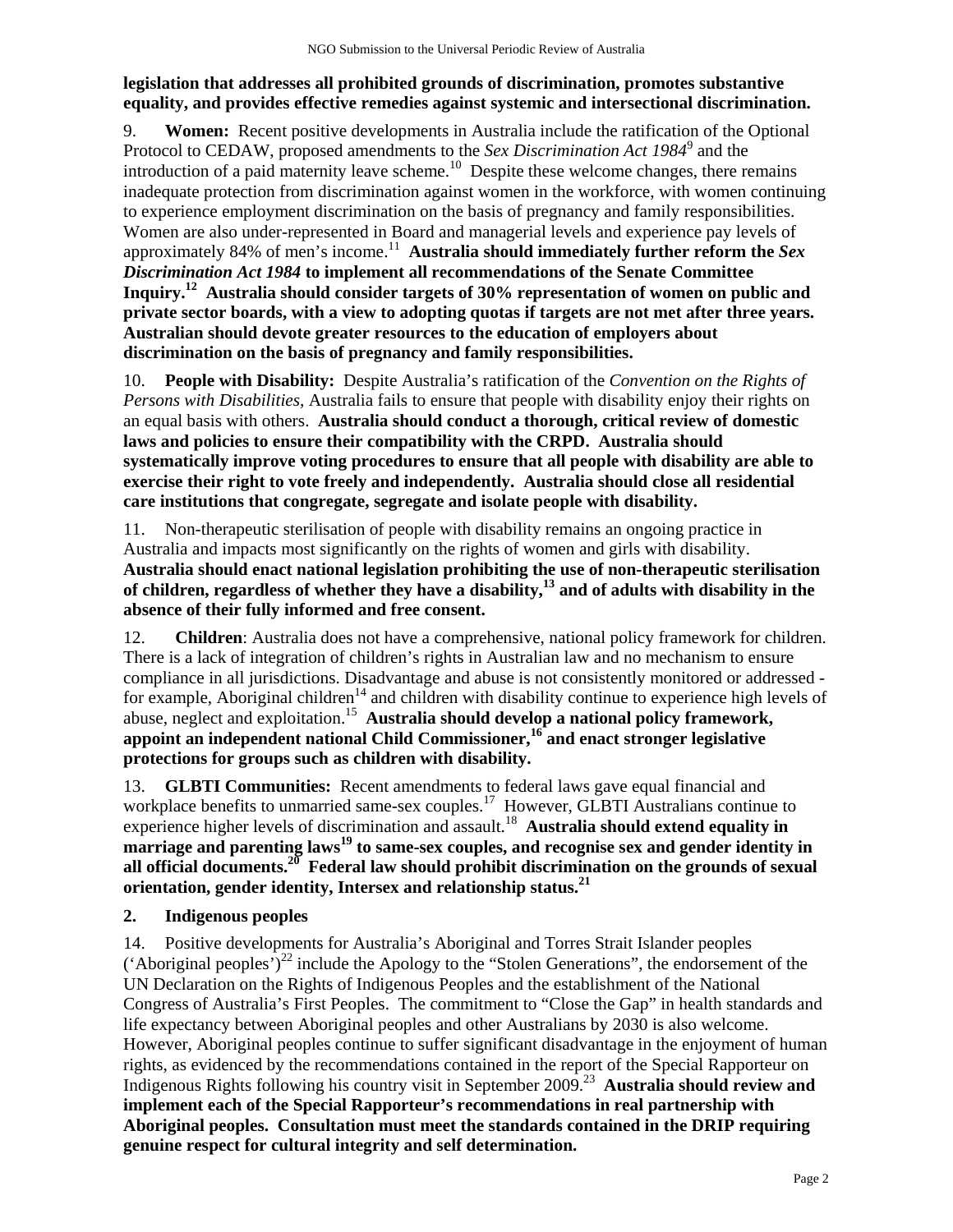15. **Northern Territory Intervention:** The "Northern Territory Emergency Response" intervention<sup>24</sup> into Aboriginal communities (NTER) suspends the operation of Australia's race discrimination legislation and involves a range of draconian measures targeted directly at Aboriginal communities.<sup>25</sup> Recent legislative amendments<sup>26</sup> do not repeal the racially discriminatory aspects of the NTER and continue to raise significant human rights concerns. **Australia should amend the NTER to remove its discriminatory elements and ensure compliance with international human rights. The recommendations in the** *Little Children are Sacred* **report27 should also be fully implemented.** 

16. **Criminal Justice System:** The interaction of Aboriginal peoples with the criminal justice system continues to be a major concern, in particular the disproportionate impact of certain criminal laws,<sup>28</sup> the over-representation of Aboriginal peoples in prison<sup>29</sup> and limited access to legal and interpretive services.30 **Australia should update and implement the recommendations of the Royal Commission into Aboriginal Deaths in Custody, the National Indigenous Law and Justice Framework and the Australian Senate's Access to Justice inquiry report.31**

17. **Native title: Australia should reform the onerous standards and burdens of recognition for native title which deny Aboriginal peoples the right to access and control their traditional lands and take part in cultural life.**<sup>32</sup>

18. **Stolen Generations and Stolen Wages:** Australia has failed to implement a national reparation scheme, including compensation, for members of the "Stolen Generations"<sup>33</sup> or for the "Stolen Wages" of many Aboriginal peoples.<sup>34</sup> **Australia should establish a national reparation scheme, including compensation, for members of the "Stolen Generations" and implement all the recommendations contained in the** *Bringing Them Home* **report. Australia should also establish a national compensation scheme for people affected by Stolen Wages.** 

19. **ESC rights:** Aboriginal children, particularly those living in remote communities, suffer from severe disadvantage, especially in relation to living standards, health and education.<sup>35</sup> Efforts at improvement are impeded by a lack of culturally appropriate services.<sup>36</sup> Access to appropriate education is hampered by threats to bilingual education programs.<sup>37</sup> **Australia should ensure that economic, social and cultural rights for Aboriginal peoples are protected and promoted in culturally appropriate ways.** 

#### **3. Migrants, refugees and asylum seekers**

20. Positive reforms of the immigration system include ending the "Pacific Solution", removing the system of temporary protection visas for asylum seekers and seeking to ensure that immigration detention is only for the shortest possible period of time. Despite these developments, mandatory detention and off-shore processing of asylum seekers continues to operate.<sup>38</sup> Asylum seekers are detained in remote "prison-like" detention facilities, including on the remote Christmas Island and the recently re-opened Curtin detention facility.<sup>39</sup> Inadequate judicial oversight means that detention is often arbitrary, and has deleterious impacts on mental health and on families and children. **Australia should end its policy of mandatory immigration detention, close the Christmas Island and Curtin detention centres and ensure that all asylum seekers can access health care and work rights. All asylum seekers should be processed on-shore and be entitled to adequate judicial oversight. Australia should legislate to provide complementary protection in accordance with human rights and refugee law.** 

21. In April 2010, Australia suspended the processing of visa applications from Sri Lankan and Afghan refugees,<sup>40</sup> which contravenes its obligations under the 1951 Refugee Convention and CERD. **Australia should immediately reinstate the processing of asylum applications in accordance with its international legal obligations.** Australia's migration laws also permit discrimination on the basis of disability by providing for strict health criteria to be met to be granted a visa.41 **Australia should amend the Migration Act to ensure the application of the Disability Discrimination Act and withdraw its interpretative declaration in relation to articles 12 and 18 of the CRPD.**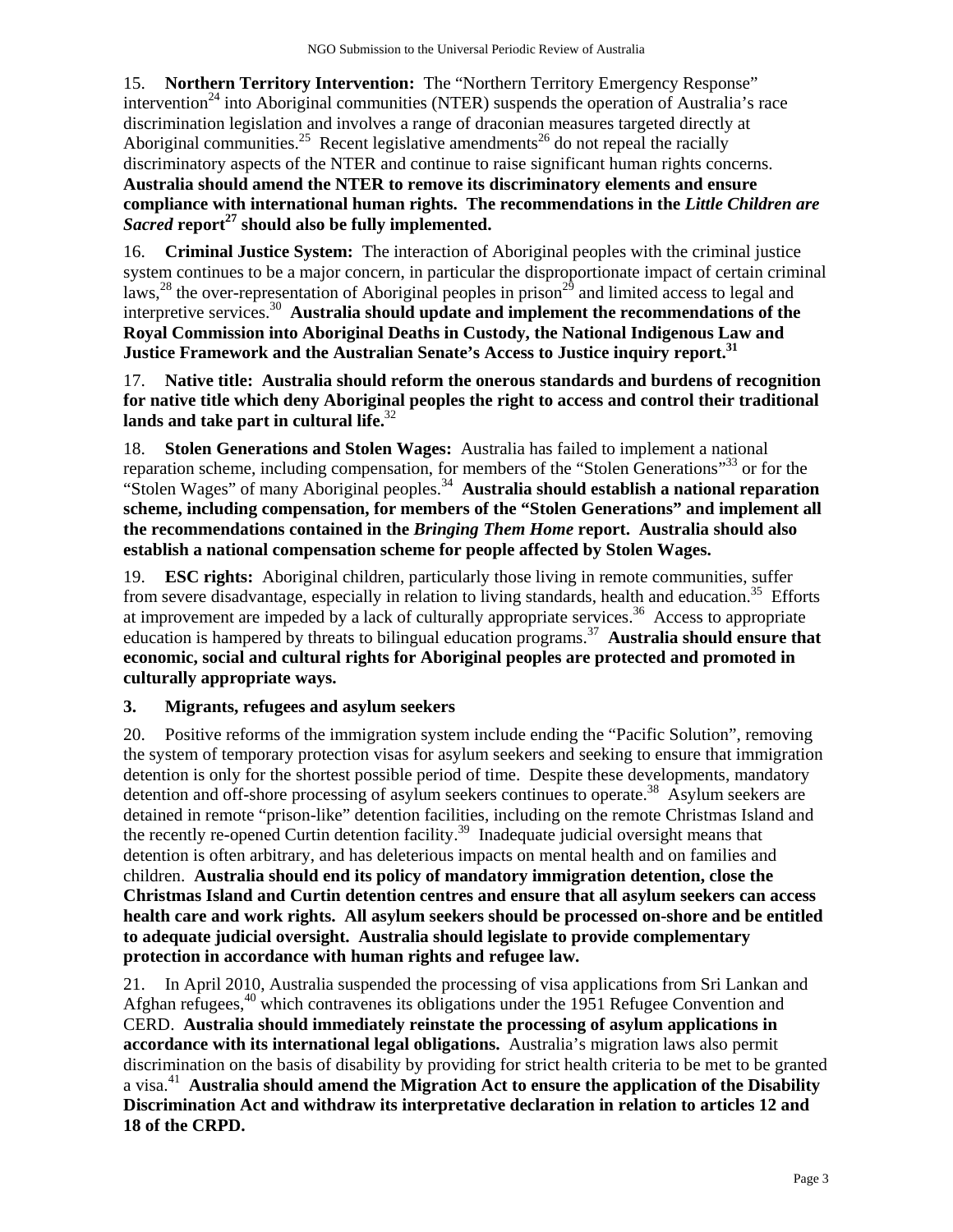#### **4. Right to life, liberty and security of person**

22. **Violence against women:** Violence against women remains a major issue, particularly for Aboriginal women and women with disabilities.<sup>42</sup> Aboriginal legal services provide services primarily to men and there is no national network of Aboriginal women's legal services. There is a lack of adequate access to sexual assault services for rural and remote women and a lack of access to crisis accommodation services, particularly for Aboriginal women and women with disabilities.<sup>43</sup> Three major government-commissioned reports have found that the family law system does not respond effectively to issues of family violence.<sup>44</sup> **Australia should immediately implement the National Plan to Reduce Violence Against Women with proper funding and independent monitoring by civil society. Australia should fund Aboriginal women's legal services across Australia and a peak body to ensure coordinated law reform and policy development, and improve health services in rural and remote areas to assist victims of violence. Australia should amend the** *Family Law Act* **to better protect the safety of women and children.**

23. **Prisons:** Inadequate access to health care, particularly mental health care, remains a significant issue for prisoners in Australia.<sup>45</sup> Conditions in prison, including transport between prisons and in "supermaximum" prisons, also raises serious concerns.46 **Australia should provide adequate resources for mental health diagnosis and treatment within prisons, in particular for the provision of services to specific groups of prison populations. Australia should also place greater emphasis on access to education and rehabilitative services in prison and on postrelease programs and support, including in the areas of health care, housing and education.** 

24. **Police:** In many Australian jurisdictions, there is a lack of regulation regarding police use of force, including lethal force, inadequate mechanisms for independent investigation and oversight of police, and a lack of access to effective remedies for police misconduct. There is evidence of police targeting and harassment of Aboriginal peoples<sup>47</sup> and newly arrived migrants, particularly Africans.48 **Australia should establish independent, effective police oversight mechanisms, legislate to regulate the use of force in a human rights-compliant manner, and mandate human rights and anti-racism training for police.<sup>49</sup>**

#### **5. Administration of Justice**

25. There is inadequate funding for legal aid commissions, community legal centres and Aboriginal legal services. Civil law funding is limited, even where human rights are at stake. From 1997 to 2007, there was an 18% reduction in real funding to community legal centres.50 **Australia should implement the recommendations of the 2009** *Senate Inquiry into Access to Justice***51 and the Concluding Observations of the Human Rights Committee.**

26. In Western Australia and Northern Territory, mandatory sentencing for certain criminal offences has a disproportionate affect on particular groups, including young people and Aboriginal peoples. **Australia should implement CERD's recommendation that mandatory sentencing provisions be repealed.52**

27. Several Australian states have passed laws enabling the continued detention of sex offenders beyond their term of imprisonment.53 **Australia should ensure that any laws providing for extended detention or supervision of offenders be compatible with human rights standards and be subject to periodic merits and judicial review.**

28. People with disability are significantly over-represented in the criminal and juvenile justice systems, particularly people with intellectual disability, psycho-social disability and acquired brain injury.54 **Australia should develop a comprehensive national framework to address the overrepresentation of children and adults with disability in the criminal justice system.** 

#### **6. Right to social security and to an adequate standard of living**

29. **Poverty:** Despite Australia's economic prosperity, 12% of the Australian population lives in poverty.55 Poverty rates are particularly high among Aboriginal peoples, asylum seekers, migrants and persons with disabilities. **Australia should develop and implement a comprehensive national poverty reduction strategy, with concrete targets and impact indicators.**56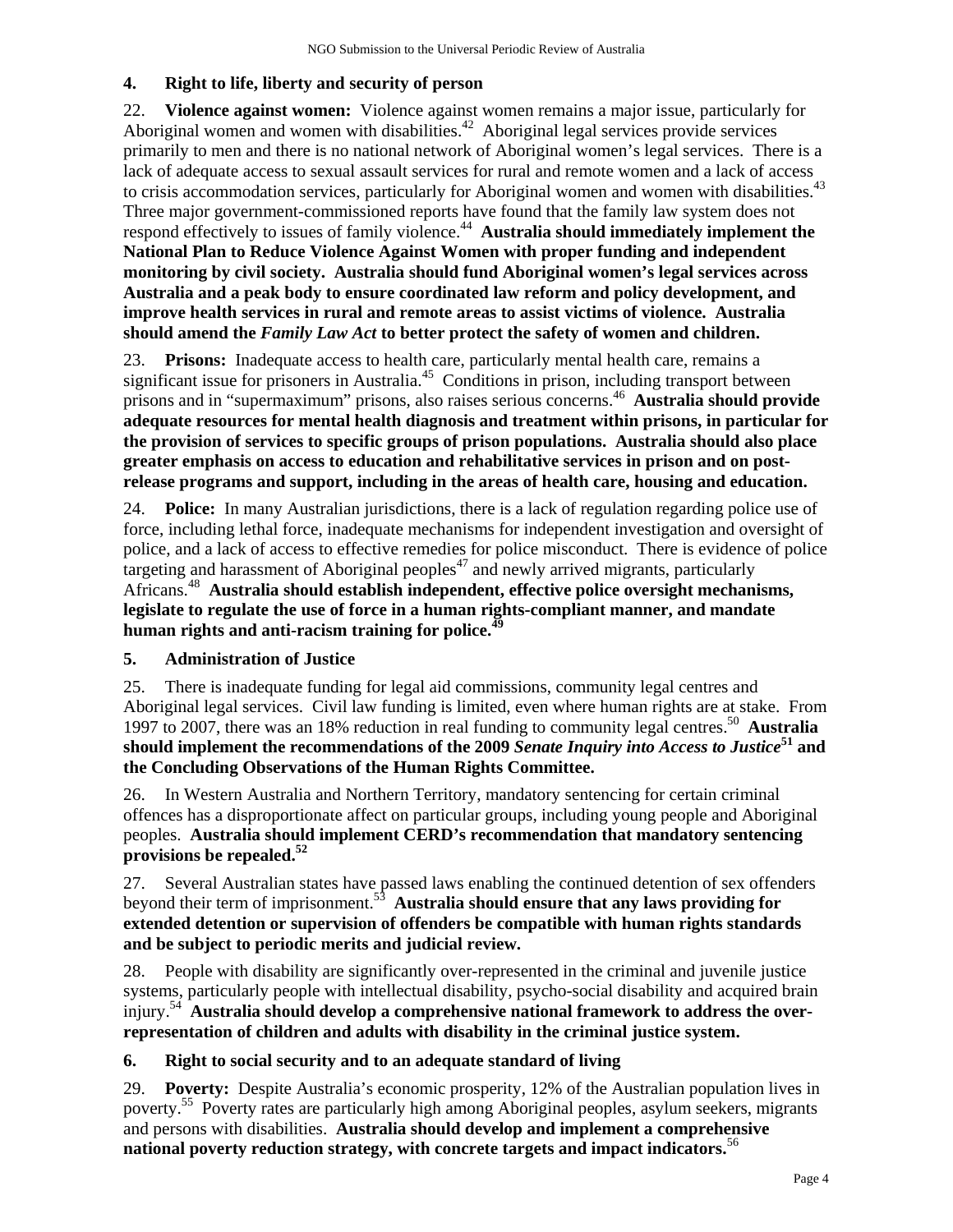30. **Homelessness:** Despite increased efforts, homelessness remains a significant issue in Australia, with over 100,000 people experiencing homelessness on any given night.<sup>57</sup> This issue is exacerbated by a severe lack of available and affordable housing.<sup>58</sup> **Australia should implement the recommendations of the Special Rapporteur on the Right to Adequate Housing,59 the Human Rights Committee and CESCR. Australia should ensure that social, economic and**  other conditions do not deprive homeless persons of the full enjoyment of their rights.<sup>60</sup> **Australia should also amend discrimination laws to include "homelessness" or "social status" as prohibited attributes.**

31. **Social Security:** Compulsory quarantining of welfare payments applies to particular "disadvantaged" or "vulnerable" groups across the country. **Australia should repeal compulsory income quarantining and introduce a non-discriminatory, voluntary scheme that is compatible with human rights standards.** 

32. **Mental Health Care:** Mental health services are significantly under-resourced in Australia and there are widespread problems with access to care, quality of care and adequate accommodation for people requiring mental health services.<sup>61</sup> **Australia should allocate adequate resources for mental health services and other support measures for persons with mental health problems**  in line with human rights principles and standards.<sup>62</sup> Australia should also implement the **recommendations of the Special Rapporteur on the Right to Health.** 

# **7. Human rights and counter-terrorism**

33. Since 2001, Australia has passed over 40 pieces of counter-terrorism legislation, including giving increased powers to police and intelligence agencies and creating new terrorism offences. Many of these laws infringe upon fundamental human rights by reversing the onus of proof and presumption of bail, authorising the potentially indefinite detention of terrorist suspects, criminalising association with certain groups, and expanding powers to detain people without access to lawyers.<sup>63</sup> The lack of fundamental protection of human rights in Australia means that these laws are not assessed against a human rights framework.<sup>64</sup> The impact of these laws has been felt disproportionately by the Muslim, Kurdish, Tamil and Somali communities in Australia.<sup>65</sup> **Australia should review and amend its counter-terrorism laws and practices to ensure that they are consistent with Australia's international human rights obligations.66** 

#### **8. Business and human rights**

34. Some Australian companies, particularly mining companies, have a severe impact on the human rights of people in many parts of the world.<sup>67</sup> However, there is no comprehensive legal framework that imposes human rights obligations on Australian corporations when they are operating overseas, especially in areas of relaxed or no regulation. **Australia should enact domestic legislation with extra-territorial application to ensure that Australian corporations respect human rights within the Special Representative's framework.68** 

#### **9. International Assistance**

35. Australia's international development assistance in 2009/10 was only 0.29% of Gross National Income (GNI).<sup>69</sup> While all major political parties have recently committed to increase Australia's assistance to 0.5% of GNI by  $2015$ -16,<sup>70</sup> this remains far below the international target of 0.7%.71 **Australia should announce a timetable for increasing its official development assistance to 0.7 per cent of GNI. Australia should also adopt a human rights-based approach to aid and development to enhance the effectiveness of this assistance.72 Australia should also take a human rights-based approach to foreign policy, including in the areas of trade, investment, business, labour, migration, defence, military cooperation, security and the environment.73**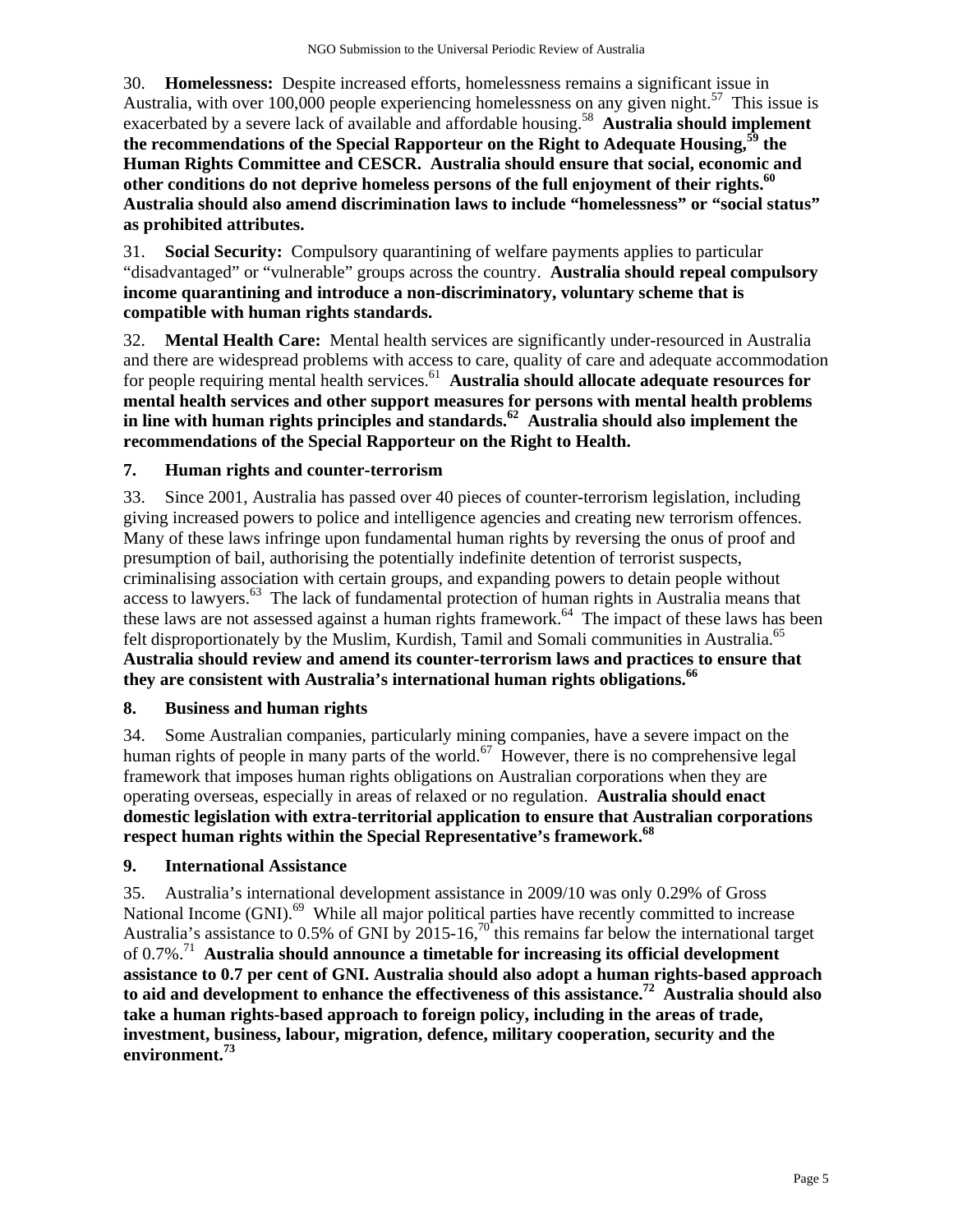# **Attachment A – List of Supporting Organisations**

This report is endorsed, either in part or in whole, by the following organisations:

| Aboriginal Legal Rights Movement Inc.                      | Human Rights Council of Australia Inc                                    |
|------------------------------------------------------------|--------------------------------------------------------------------------|
| Advocacy for Inclusion                                     | Human Rights Law Resource Centre                                         |
| Association of Childrens Welfare Agencies                  | Human Rights Watch                                                       |
| Australian Bahá'í Community                                | Initiative for Health and Human Rights,<br>University of New South Wales |
| Australian Centre for Human Rights Education               | Institute of Legal Studies, Australian Catholic<br>University            |
| <b>Australian Council for International</b><br>Development | International Commission of Jurists - Victoria                           |
| <b>Australian Council of Trade Unions</b>                  | <b>Justice Action</b>                                                    |
| Australian Federation of Disability<br>Organisations       | Kimberley Community Legal Service                                        |
| Australian Lawyers for Human Rights Inc                    | Kingsford Legal Centre                                                   |
| <b>Australian Marriage Equality</b>                        | Labor for Refugees (NSW)                                                 |
| <b>Australian National Committee for UNIFEM</b>            | Labor for Refugees (Vic)                                                 |
| Australians for Native Title and Reconciliation            | Larrakia Nation Aboriginal Corporation                                   |
| <b>Child Rights Coalition</b>                              | Liberty Victoria                                                         |
| Civil Liberties Australia                                  | Melaleuca Refugee Centre                                                 |
| <b>Communication Rights Australia</b>                      | Mental Health Legal Centre (Vic) Inc                                     |
| <b>Community Justice Coalition NSW</b>                     | Migrant and Refugee Rights Project, University<br>of New South Wales     |
| <b>Council of Social Service NSW</b>                       | Moreland Community Legal Centre Inc                                      |
| Criminal Justice Coalition (Australia)                     | Multicultural Women's Advocacy Inc                                       |
| Darebin Community Legal Centre Inc                         | Muslims Australia                                                        |
| Darwin Community Legal Service Inc                         | National Aboriginal Community Controlled<br><b>Health Organisation</b>   |
| <b>Disability Discrimination Legal Service</b>             | National Association of Community Legal<br>Centres Inc                   |
| Federation of Community Legal Centres<br>(Victoria) Inc    | National Children's and Youth Law Centre                                 |
| Federation of Ethnic Communities' Councils of<br>Australia | National Ethnic Disability Alliance                                      |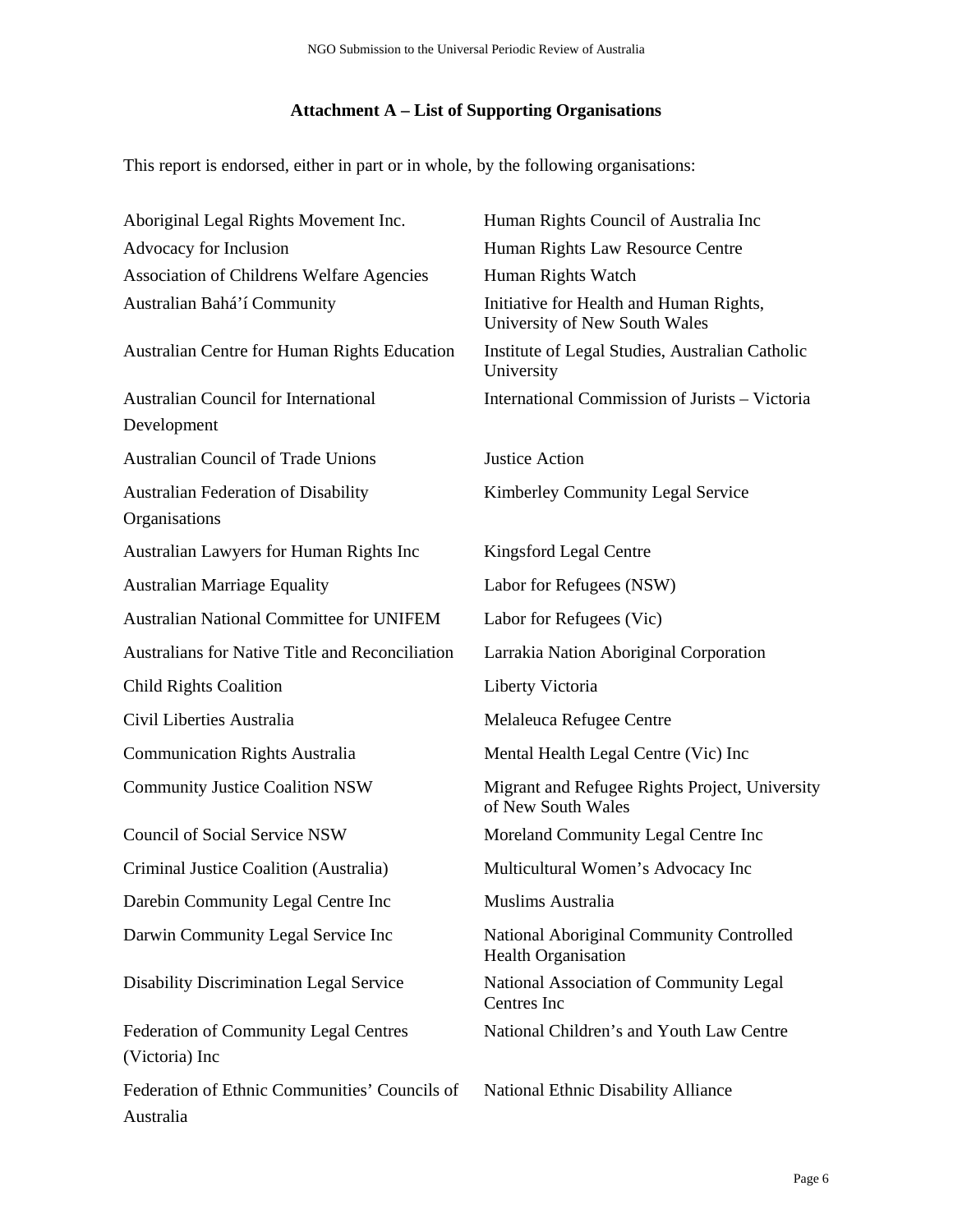| National Welfare Rights Network Inc               | Tenants Advice Se     |
|---------------------------------------------------|-----------------------|
| <b>NSW Disability Discrimination Legal Centre</b> | Tenants Union of      |
| NSW Young Lawyers Human Rights Committee          | Top End Women'        |
| Organisation Intersex International Australia Ltd | Victorian Alcohol     |
| People with Disability Australia                  | Women in Prison       |
| Prisoners' Legal Service                          | Women's Electora      |
| Public Interest Advocacy Centre Ltd               | Women's Legal S       |
| Public Interest Law Clearing House (Vic) Inc      | Women's Legal S       |
| Save the Children Australia                       | Youth Affairs Cou     |
| St. Kilda Legal Service Co-Op Ltd                 | Youthlaw              |
| Tasmanian Gay and Lesbian Rights Group            | <b>YWCA Australia</b> |

Tenants Advice Service Western Australia Tenants Union of Victoria Top End Women's Legal Service Victorian Alcohol & Drug Association Women in Prison Advocacy Network Women's Electoral Lobby Australia Women's Legal Service NSW Women's Legal Services Australia Youth Affairs Council of Victoria Youthlaw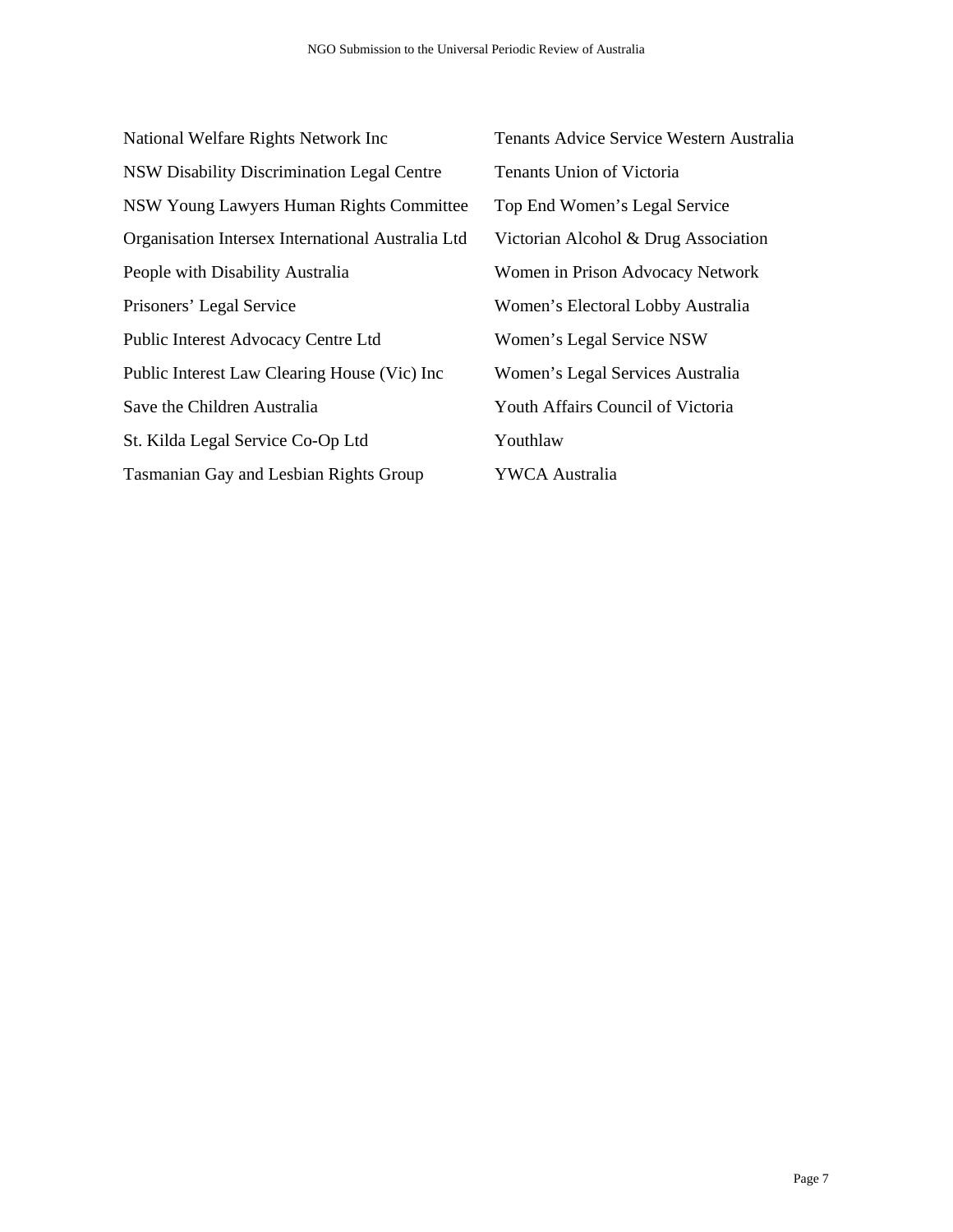#### **Endnotes:**

 $\overline{a}$ 

<sup>1</sup> This submission to the Universal Periodic Review of Australia has been prepared by a coalition of non-government organisations (NGOs) from across Australia. The principal authors of this submission are the Human Rights Law Resource Centre, Kingsford Legal Centre and the National Association of Community Legal Centres Inc. The submission was prepared with substantial input and guidance from a high-level NGO Working Group, comprising: Aboriginal Legal Service WA, Australian Bahá'í Community, Australian Lawyers for Human Rights, Castan Centre for Human Rights at Monash University, Federation of Ethnic Communities' Councils of Australia, International Commission of Jurists – Victoria, National Children's and Youth Law Centre, People with Disability Australia, Save the Children Australia, Women with Disability Australia, Women in Prison Advocacy Network, Women's Legal Service NSW and YWCA.

The submission is endorsed, in whole or in part, by the NGOs set out in **Attachment A** of this submission.

2 Australia is a party to the International Covenant on Civil and Political Rights (**ICCPR**), International Covenant on Economic, Social and Cultural Rights (**ICESCR**), International Convention on the Elimination of All Forms of Racial Discrimination (**CERD**), Convention on the Elimination of All Forms of Discrimination against Women (**CEDAW**), Convention on the Rights of the Child (**CRC**), Convention against Torture and other Cruel, Inhuman or Degrading Treatment or Punishment (**CAT**) and Convention on the Rights of Persons with Disabilities (**CRPD**).

 $3$  The National Human Rights Consultation Committee received a record 35,000 submissions and ultimately recommended that Australia adopt a Human Rights Act, a key recommendation supported by over 87% of submissions that addressed the issue: http://www.humanrightsconsultation.gov.au/www/nhrcc/nhrcc.nsf/Page/Report.

<sup>4</sup> Human Rights Framework is available at www.ag.gov.au/humanrightsframework.

5 Ibid.

6 See Human Rights Committee, *Concluding Observations of the Human Rights Committee: Australia* (March 2009), UN Doc CCPR/C/AUS/CO/5, [10].

<sup>7</sup> The 'race power' in the Australian Constitution has been held by the High Court of Australia to permit the Australian Government to pass both beneficial *and* detrimental legislation in relation to persons of a particular race. See: *Kartinyeri v Commonwealth* (1998) 195 CLR 337.

8 Human Rights Framework, above n 5.

<sup>9</sup> The recommendations of the Inquiry into the effectiveness of the *Sex Discrimination Act 1984* by the Senate Committee on Legal and Constitutional Affairs should be implemented in entirety.

<sup>10</sup> Australian Government, Family Assistance Office, 'Paid Parental Leave Scheme', 2009, http://www.familyassist.gov.au/news-and-updates/paid-parental-leave-scheme.html> at 29 June 2010.

<sup>11</sup> See Australian Bureau of Statistics, *Yearbook Australia 2008*, 1310.0 Earnings (2008), <http://www.abs.gov.au/ausstats/abs@.nsf/2f762f95845417aeca25706c00834efa/0796FAC7CDEEA671CA2573D2001 0F2DD?opendocument> at 29 June 2010.

 $12$  ESCR Concluding Observations recommends initiatives aimed implementing the principle of equal pay for work of equal value and the recommendations of the Senate Inquiry into the *Sex Discrimination Act 1984*.

See Committee on Economic, Cultural and Social Rights, *Concluding Observations on the Committee on Economic, Social and Cultural Rights: Australia* (May 2009), UN Doc E/C.12/AUS/CO/4.

13 See, United Nations Committee on the Rights of the Child, *Consideration of Reports Submitted by States Parties under Article 44 of the Convention, Concluding Observations: Australia,* Fortieth Session *(*20 October 2005), CRC/C/15/Add.268, paras 45-46(e).

<sup>14</sup> See below, n 23,25,27,28,29,33,36 and 37.

15 See, Dr Lesley Chenoweth, *Children with Disabilities: What evidence do we have for better practice?*, September 2002, <http://www.acwa.asn.au/Conf2002/Conf\_proceedings/04%20Lesley%20CHENOWETH.doc>

at 29 June 2010. Many children, including those with disability, continue to experience severe disadvantage due to lack of supports and services.

<sup>16</sup> The Position's mandate should include monitoring implementation of the CRC and CRPD and be in complement with an increase in supports and services, particularly to children with disability and Aboriginal children.

<sup>17</sup> See, Attorney-General's Department, *Same Sex Reforms*, 2 September 2009, <http://www.ag.gov.au/samesexreform> at 24 June 2010. See also, Department of Immigration and Citizenship, *Key Changes to Same-Sex Relationships*, <http://www.immi.gov.au/legislation/key-changes/2009/same-sex-relationships.htm> at 29 June 2010.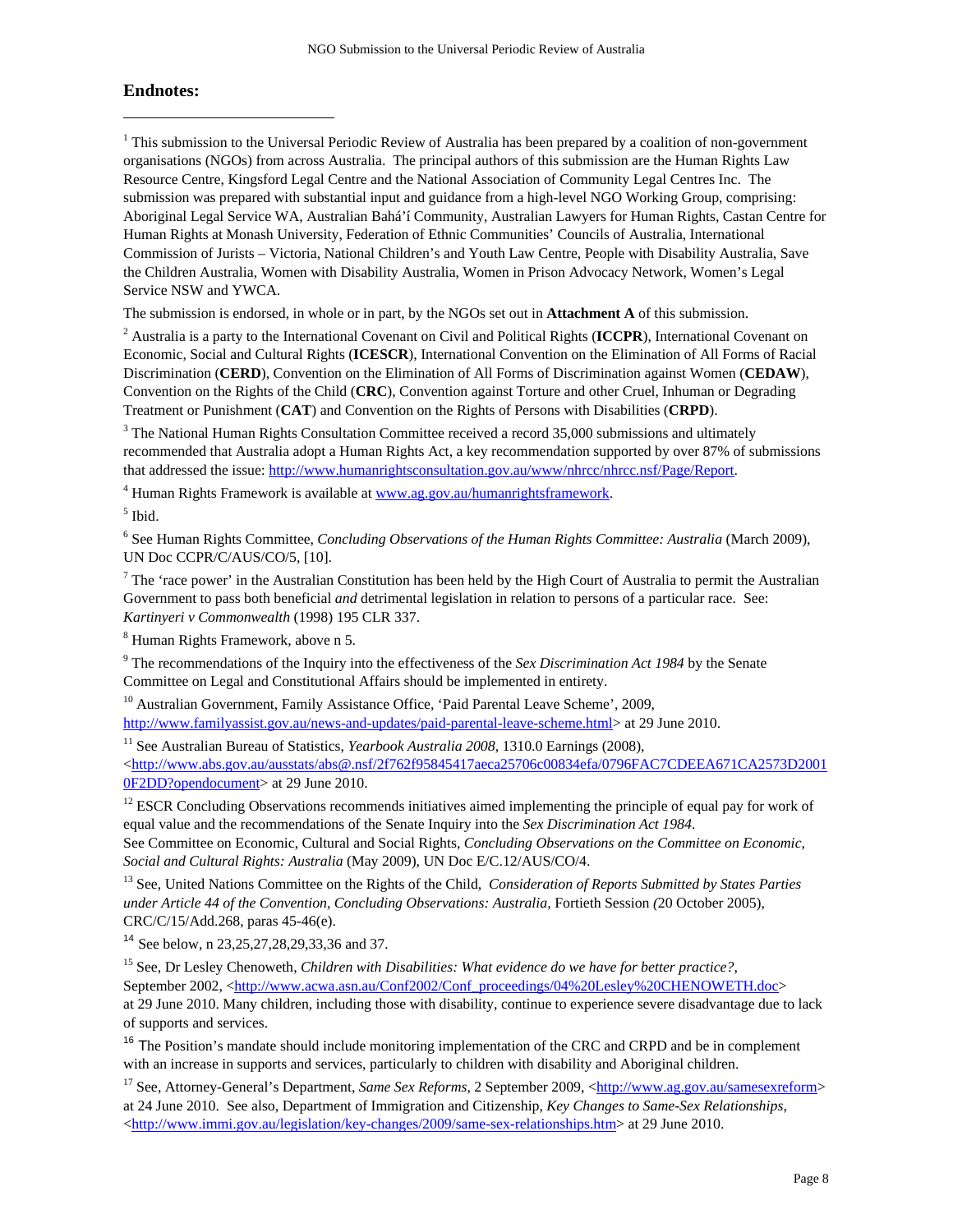<sup>18</sup> For example, see Berman A and S Robinson, 'Speaking Out, Stopping Homophobic and Transphobic Abuse in Queensland', *Australian Academic Press*, Brisbane, 2010.

 $\overline{a}$ 

19 Legislative Council Standing Committee on Law and Justice, *Inquiry into Adoption by Same-Sex Couples,*  Parliament of New South Wales, 2009 and Victorian Law Reform Commission, *Assisted Reproductive Technology and Adoption: Final Report*, 2007 and Tasmanian Law Reform Institute, *Adoption by Same Sex Couples*, Final Report No. 2 (2003).

20 Recommended by Australian Human Rights Commission, *Sex Files: the Legal Recognition of Sex in Documents and Government Records*, March 2009.

21 Recommended in Australian Senate Legal and Constitutional Affairs Committee, *Inquiry into the effectiveness of the Commonwealth Sex Discrimination Act 1984 in eliminating discrimination and promoting gender equality,* 2008.

 $^{22}$  Throughout this report, Aboriginal and Torres Strait Islander peoples are referred to as 'Aboriginal peoples'.

 The authors acknowledge the diversity in culture, language, kinship structures and ways of life within Aboriginal and Aboriginal and Torres Strait Islander peoples, and recognise that Aboriginal peoples and Torres Strait Islander peoples retain their distinct cultures irrespective of whether they live in urban, regional or remote parts of the country. The use of the word 'peoples' also acknowledges that Aboriginal peoples and Torres Strait Islander peoples have a 'collective, rather than purely individual dimension to their livelihood' (Australian Human Rights Commission, *Social Justice Report 2009* (2009), p. 6).

23 James Anaya, *Report by the Special Rapporteur on the Situation of Human Rights and Fundamental Freedoms of Indigenous People: Addendum – The Situation of Indigenous Peoples in Australia (Advanced unedited version),* UN Doc A/HRC/15 (4 March 2010). See also, National Human Rights Consultation Committee, *National Human Rights Consultation Report*, 2009, Recommendation 16.

 $24$  However, note that there are mixed views about the Northern Territory Intervention measures among Aboriginal and Torres Strait Islander women: for discussion, see *Australian Aboriginal and Torres Strait Islander Women's Parallel NGO Report: The Implementation of the Convention on the Elimination of All Forms of Discrimination Against Women* (CEDAW), 2010, p. 25

<sup>25</sup> The Special Rapporteur on Indigenous Rights, Special Rapporteur on Indigenous Peoples, CERD Committee, UN Human Rights Committee and CESCR Committee have all expressed serious concerns in relation to the discriminatory operation of the NTER and its impact on rights including self determination, property, social security, adequate standard of living, health and education, work, child rights and remedies.

<sup>26</sup> Social Security and Other Legislation Amendment (Welfare Reform and Reinstatement of the Racial Discrimination Act) Bill 2009.

<sup>27</sup> Patricia Anderson and Rex Wild OC (Board of Inquiry into the Protection of Aboriginal Children from Sexual Abuse), *Little Children are Sacred: Report of the Board of Inquiry into the Protection of Aboriginal Children from Sexual Abuse* (2007).

28 Laws include mandatory sentencing provisions and discretionary powers of police to stop and search. See *Report of the Special Rapporteur on the Right to Adequate Housing on Mission to Australia* (11 May 2007), UN Doc A/HRC/4/18/Add.2.

 $29$  Aboriginal peoples in Australia are among the most highly incarcerated peoples in the world and were 13 times more likely as other Australians to be imprisoned in 2008, the imprisonment rate increased by 46% for Aboriginal women and by 27% for Aboriginal men between 2000 and 2008.

 $30$  Australian Government funding to the Legal Aid Indigenous Australians program decreased 6% in the decade to 2008 and by 40% (in real terms) to Aboriginal and Torres Strait Islander legal services (see, Parliament of Australia, Senate Legal and Constitutional Affairs Committee, *Access to Justice Inquiry Report*, 2009, [8.5]). A May 2010 increase in funding to specialist services by the Attorney-General's Department has been welcomed but the increase is not enough to address the systemic crisis in resourcing of, and access to, specialist services for Aboriginal peoples (see Aboriginal Legal Rights Movement, 'ALRM welcomes Rudd Government's Legal Aid Funding' (Press Release, 14 May 2010) <http://www.alrm.org.au/mediareleases.php> at 6 June 2010.

31 Parliament of Australia, *Senate Legal and Constitutional Affairs Committee's Access to Justice Report* (2009). Chapter 6 of the Report recommended that the Australian Government address ways in individuals can access justice using means other than legal representation and/or the judicial system, including Indigenous specific approaches, early intervention and prevention, alternative dispute resolution, restorative justice, justice reinvestment and clinical legal education.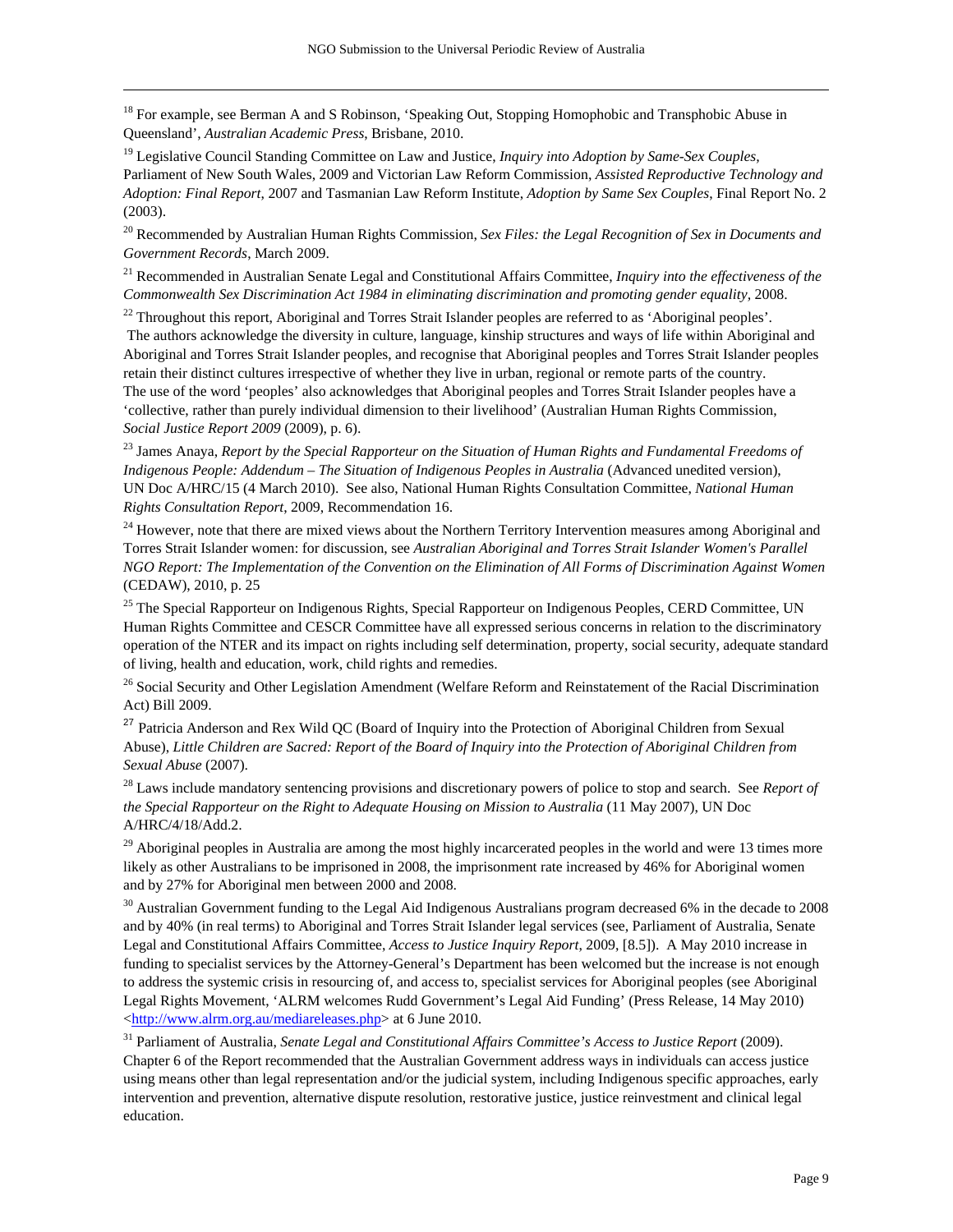<sup>32</sup> The strict requirement of the *Native Title Act 1993* (Cth) of continuous connection since colonisation is incompatible with the UN Declaration on the Rights of Indigenous Peoples.

<sup>33</sup> Stolen Generations refers to Aboriginal children who were forcibly removed from their families under official government policies between 1909 and 1969 to promote assimilation. The UN Human Rights Committee, the Special Rapporteur on Indigenous People and the Australian Human Rights Commission has all called on the government to provide compensation to the Stolen Generations. See, James Anaya, *Addendum – The Situation of Indigenous Peoples in Australia* (Advanced unedited version), above n 220, para [19]; Australian Human Rights Commission, *Social Justice Report 2008*, Chapter 4. Human Rights Committee, *Concluding Observations: Australia* (3 April 2009), UN Doc CCPR/C/AUS/CO/5, [15].

<sup>34</sup> Stolen wages is a term used to refer to the wages of 'Indigenous workers whose paid labour was controlled by the Government' – in many cases, Aboriginal and Torres Strait Islander people did not receive any wages at all, or received insufficient wages. See, Senate Legal and Constitutional Affairs Committee, Parliament of Australia, *Unfinished Business: Indigenous Stolen Wages* (2006)).

<sup>35</sup> See Select Committee on Regional and Remote Indigenous Committees, First Report 2008,

 $\overline{a}$ 

 $\lt$ http://www.aph.gov.au/senate/committee/indig\_ctte/index.htm> at 24 June 2010. See also, James Anaya, *Report by the Special Rapporteur on the Situation of Human Rights and Fundamental Freedoms of Indigenous People: Addendum – The Situation of Indigenous Peoples in Australia* (Advanced unedited version) (4 March 2010), UN Doc A/HRC/15.

<sup>36</sup> Aboriginal children are more likely to be stillborn or die within the first month of life, eleven times more likely to die from respiratory causes and nearly 30 times more likely to suffer from nutritional anaemia and malnutrition up to four years of age (Australian Medical Association, *AMA Report Card Series 2008 – Indigenous and Torres Strait Islander Health, Ending the Cycle of Vulnerability: The Health of Indigenous Children* (2008), 1).

<sup>37</sup> See, Northern Territory Government, 'Education Restructure Includes Greater Emphasis on English' (Media Release, 14 October 2008), < http://newsroom.nt.gov.au/index.cfm?fuseaction=viewRelease&id=4599&d=5> at 28 June 2010. Note that the UN Committee on Economic, Social and Cultural Rights has recommended that the Australian Government preserve and promote bilingual education at schools: Committee on Economic, Social and Cultural Rights, Considering the Reports Submitted by States Parties Under Articles 16 and 17 of the Covenant, *Concluding Observations of the Committee on Economic, Social and Cultural Rights*, 42nd session, Geneva, 4-22 May 2009, [33].

<sup>38</sup> Asylum seekers who arrive in parts of Australia that are excised from the 'migration' zone are subject to mandatory detention offshore, predominantly on Christmas Island, and do not have full rights to apply for refugee status or to have any decisions reviewed as applicants for protection on the mainland.

<sup>39</sup> AHRC, Immigration Detention and offshore processing on Christmas Island,

<http://hreoc.gov.au/human\_rights/immigration/idc2009\_xmas\_island.html#s2> (2009).

 $40$  On 9 April 2010, the Australian Government announced a policy to suspend processing of protection visa applications from Sri Lankans for three months, and from Afghans for six months (Chris Evans MP, Stephen Smith MP and Brendan O'Connor MP, *Changes to Australia's Immigration Processing System*, 2010), <http://www.minister.immi.gov.au/media/media-releases/2010/ce10029.htm> as at 29 June 2010.

41 Health criteria are found in the *Migration Regulations* 1994 (Cth) sch 4, cl 40.

42 Violence against women has been the subject of numerous treaty body recommendations, including: *International Covenant on Civil and Political Rights* and *International Covenant on Economic, Social and Cultural Rights*, the UN released Concluding Observations (*2009 ICCPR – Concluding Observations*) and (*2009 ESCR – Concluding Observations*) which state that Australia should take further steps to address ongoing issues of violence against women, including the prompt implementation of the National Plan, of Action to Reduce Violence against Women and their Children. *International Covenant on the Elimination of All Forms of Discrimination against Women*, 2006 Concluding Observations, 19. Indigenous women are 35.1 times more likely than non-Indigenous women to be hospitalised for family violence (<http://www.aph.gov.au/library/intguide/sp/ViolenceAgainstWomen.htm> as at 29 June 2010). See: Women With Disabilities Australia (WWDA) (2009) Submission to the National Human Rights Consultation. WWDA, Tasmania, <http://www.wwda.org.au/subs2006.htm> at 28 June 2010. See also: Commonwealth of Australia (2009) *Time for Action: The National Council's Plan for Australia to Reduce Violence against Women and their Children,* 2009-2021 [p9].

<sup>43</sup> See: Women With Disabilities Australia (WWDA) (2009) Submission to the National Human Rights Consultation. WWDA, Tasmania <http://www.wwda.org.au/subs2006.htm> at 28 June 2010. See also: Commonwealth of Australia (2009) *Time for Action: The National Council's Plan for Australia to Reduce Violence against Women and their Children,* 2009-2021, [p9].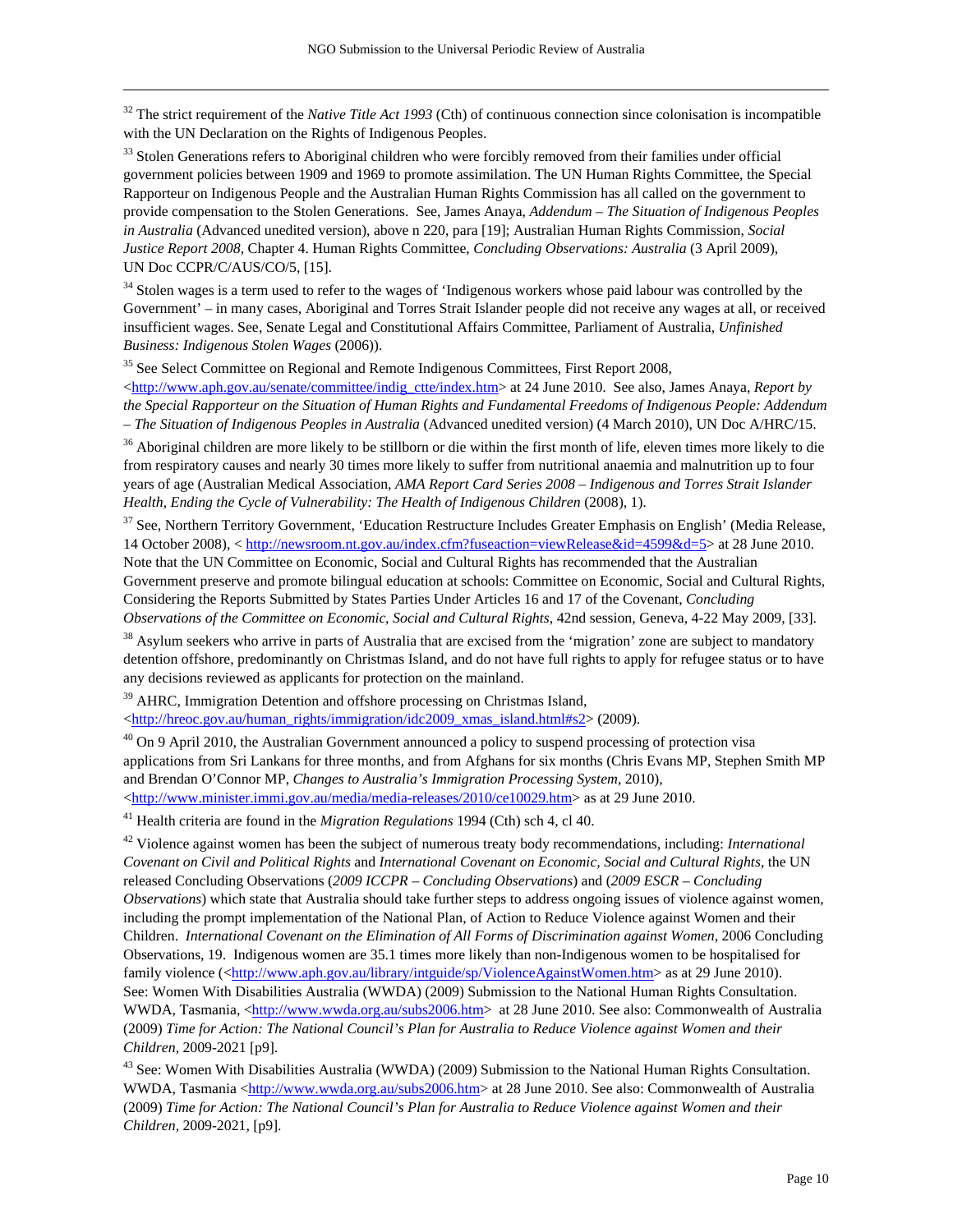<sup>44</sup> There have been three major government-commissioned reports into family law in the last 12 months: Family Law Council, 'Improving responses to family violence in the family law system: An advice on the intersection of family violence and family law issues' (2010) http://www.ag.gov.au/www/ministers/mcclelland.nsf/Page/ MediaReleases\_2010\_FirstQuarter\_28January2010-ReleaseofFamilyLawReviews at 28 June 2010; Australian Institute

of Family Studies, 'Evaluation of the 2006 Family Law Reforms' (2009) <http://www.aifs.gov.au/familylawevaluation/> at 28 June 2010; Attorney-General's Department, 'Family Courts

Violence Review: A Report by Professor Richard Chisholm' (2009)

http://www.ag.gov.au/www/agd/agd.nsf/Page/Families\_FamilyCourtsViolenceReview at 28 June 2010.

<sup>45</sup> Anand Grover, United Nations Special Rapporteur on the Right of Everyone to the Enjoyment of the Highest Attainable Standard of Physical and Mental Health, *Addendum: Mission to Australia*, UN Doc A/HRC/14/20/ADD.4 (3 June 2010) para [64].16-18.

<sup>46</sup> Prison conditions vary between states; however overcrowding and substandard health care is a real problem in many Australian prisons. The Committee against Torture has recommended that the Australian Government take urgent action to reduce overcrowding. Additionally, reports have emerged from the Northern Territory about the increase in intellectually disabled and mentally ill people who remain incarcerated due to lack of appropriate care facilities.

47 See, e.g. Vic Health, *Building on Our Strengths: A Framework to Reduce Race-based Discrimination and Support Diversity in Victoria* (December 2009) page 31, <http://www.vichealth.vic.gov.au/Resource-Centre/Publications-and-Resources.aspx> at 28 June 2010; Ethical Standards Department, Victoria Police and Indigenous Issues Unit, Department of Justice, *Koorie Complaints Project – 2006-2008 – Final Report* (2008), pages 7, 18 and 19.

48 Victorian Equal Opportunity & Human Rights Commission, *Rights of Passage: The Experiences of Australia-Sudanese Young People* (2008) <http://www.humanrightscommission.vic.gov.au/pdf/rights\_of\_passage.pdf> at 28 June 2010, at pages 30-38. Bec Smith and Shane Reside, Fitzroy Legal Service, *Boys, You Wanna Give Me Some Action?: Interventions into Policing of Racialised Communities in Melbourne: Report of the 2009/10 Racism Project* (2010).

<sup>49</sup> See, UN Code of Conduct for Law Enforcement Officials and Basic Principles for the Use of Force and Firearms by Law Enforcement Officials.

50 The Legal Aid and Access to Justice 2009-10 Federal Budget is available at

http://www.lawcouncil.asn.au/shadomx/apps/fms/fmsdownload.cfm?file\_uuid=212CC6C1-1E4F-17FA-D2A6-BB3D7124DA2F&siteName=lca.

51 The Senate Access to Justice Report is available at

 $\overline{a}$ 

http://www.aph.gov.au/senate/committee/legcon\_ctte/access\_to\_justice/report/report.pdf.

<sup>52</sup> *Concluding Observations of the Committee on the Elimination of Racial Discrimination: Australia* (14 April 2005), CERD/C/AUS/CO/14.

53 New South Wales, Victoria, Queensland and Western Australia, The *Serious Sex Offenders Act* 2006 permits the court to impose a fresh sentence on a person convicted of a serious sex offence regardless of the years already served, if there is a high probability that the offender is likely to commit a future serious sex offence.

54 Susan Hayes, 'People with intellectual disabilities in the criminal justice system – when is disability a crime?, *Lock 'Them' Up?: Disability and Mental Illness Aren't Crimes Conference*, Sisters Inside, Brisbane, Australia, 17-19 May 2006, www.sistersinside.com.au/media/PaperSusanHayes.doc at 28 June 2010.

55 Australian Association of Social Workers, *Human Rights Protection in Australia: AASW Submission to the National Human Rights Consultation* (2009) < http://www.aasw.asn.au/document/item/151> at 28 June 2010.

56 Committee on Economic, Social and Cultural Rights, *Concluding Observations of the Committee on Economic, Social and Cultural Rights, 2009*.

57 Over 100,000 people experience homelessness on any given night. *Freedom, Respect, Equality, Dignity: Action – NGO Submission to the Human Rights Committee* (September 2008), < http://www.hrlrc.org.au/content/topics/civiland-political-rights/un-human-rights-committee-review-of-australia-march-2009/> at 28 June 2010. See also, *Freedom, Respect, Equality, Dignity, Action: NGO Submission to the Committee on Economic, Social and Cultural Rights* (2008) < http://www.hrlrc.org.au/content/topics/esc-rights/icescr-ngo-report-australia-un-committee-on-economic-social-andcultural-rights/> at 28 June 2010.

58 Women With Disabilities Australia, *Shut Out, Hung Out, Left Out, Missing Out: WWDA Submission in Response to the Australian Government's Green Paper on Homelessness*, 2008) <http://www.wwda.org.au/homesubjune08.htm>, at 28 June 2010 at 4.1

59 M Kothari, Special Rapporteur on the Right to Adequate Housing, *Report of the Special Rapporteur on the Right to Adequate Housing on Mission to Australia*, UN Doc A/HRC/4/18/Add.2, (11 May 2007).